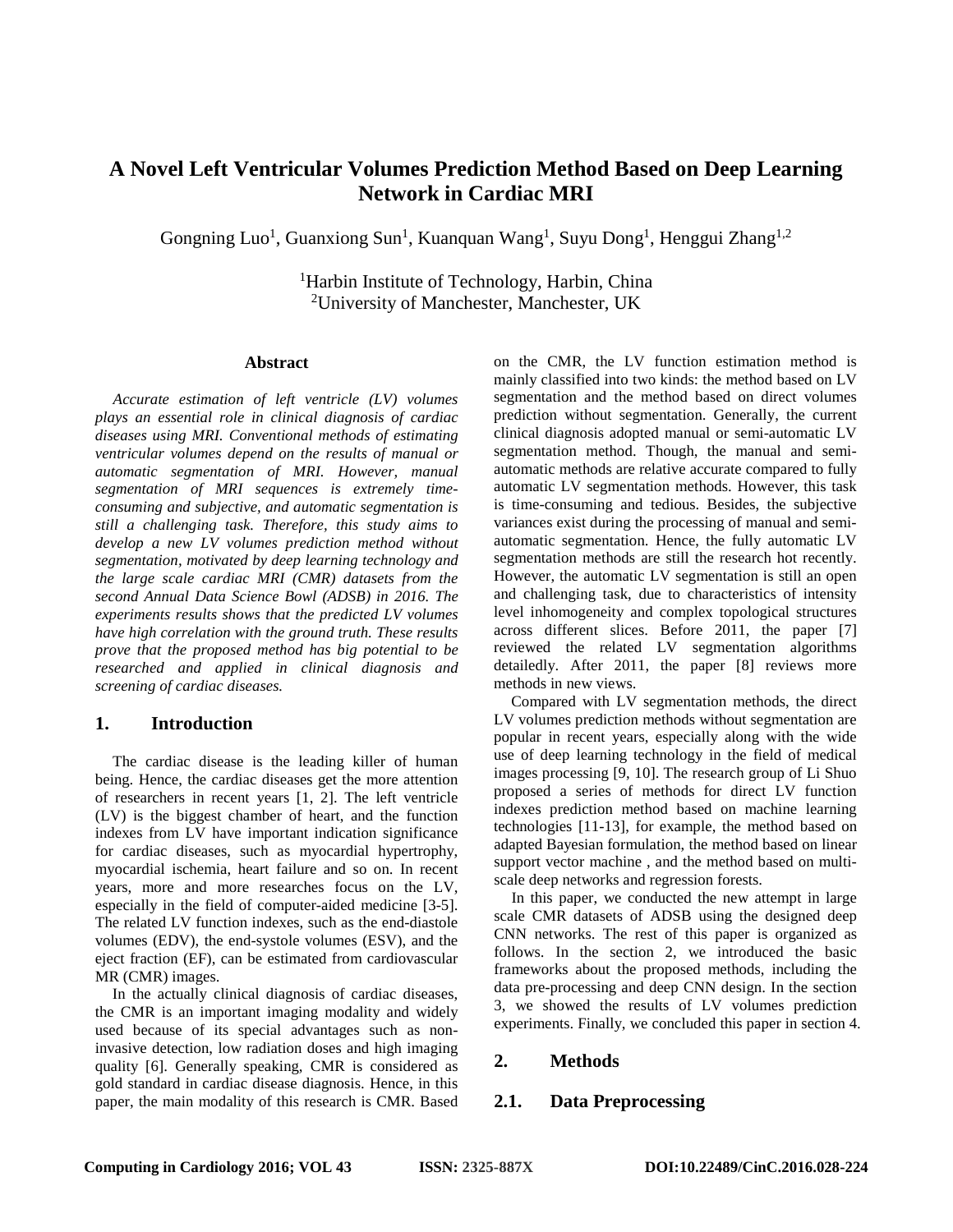

Figure 1. The pipeline of the proposed method

Actually, most of the previous works in the topic of LV volumes estimation are all attempted on small samples datasets (less than 100 subjects). What's more, these datasets are not open accessible and lack consistent measurement indexes, which limits the development of this research in some extent. Therefore, we conducted direct LV volumes prediction research using the new open accessible ADSB datasets. This datasets include 1140 subjects (more than 1026000 CMR images). To my best knowledge, ADSB are the biggest CMR images datasets up to now. However, this datasets contain subjects from different ages and different health levels. Therefore, before training and prediction using deep learning model, the pre-processing of CMR data is necessary.

We pre-processed the datasets in two aspects, the data selection and data features enhancement. In terms of the data selection, we just selected the subjects including long-axis and short-axis data, because the proposed framework is based on multi-views slices input, besides almost 5% data lost the long-axis slices. As we can see in the Figure 1, one two chambers slice, one four chambers slice and three short-axis slices (apex, mid, and base slices) are the requirements for prediction networks.

In terms of image features enhancement, we adopted the Gabor filter to enhance the original CMR images. After a lot of experiments, we found that the images with Gabor filter have more substantial texture information, compared with the images without filter. The enhanced images and the original CMR images are all inputted into prediction networks.

### **2.2. Deep CNN**

As we can see in the Figure 1, the proposed method is based on a deep learning framework, which includes a convolution network of five layers for features representation, and a full connection network of three layers for prediction. As described in above section, the two kinds of features (Gabor features and intensity) from

multi-orientation (apex, mid, and base slices from short axis, four chambers slice and two chambers slice from long axis) images are used for initial inputs and the outputs of the network are the end-diastolic and endsystolic volumes (EDV, ESV). The deep learning network was trained and tested on cardiac MRI datasets from ADSB including 937 patients (600 patients for training model and 337 patients for testing).

In fact, the ADSB datasets provide us the ground truth of EDV and ESV, we integrated the EDV and ESV from 600 subjects into uniform training data. In other words, in the training step, we mixed the EDV and ESV to enhance the robustness of trained prediction model.

The prediction model contains eight layers, the five deep convolutional layers and the three full connection layers. The number of convolutional kernels are 4, 5, 6, 5, 5 in each layer respectively. We trained the convolutional networks based on the loss function in

$$
Loss = \sqrt{\frac{\sum_{i \in X} (X_i - Y_i)^2}{N}}
$$
 (1)

where N refers to the amount of training examples,  $X_i$  and Yi denote prediction value of the ith example and the true value of the ith example respectively.



The feature maps in first convolutional layers



Figure 2. The features map from the model

Compared to the traditional hand-crafted features, the main advantage of deep learning is that it can learn some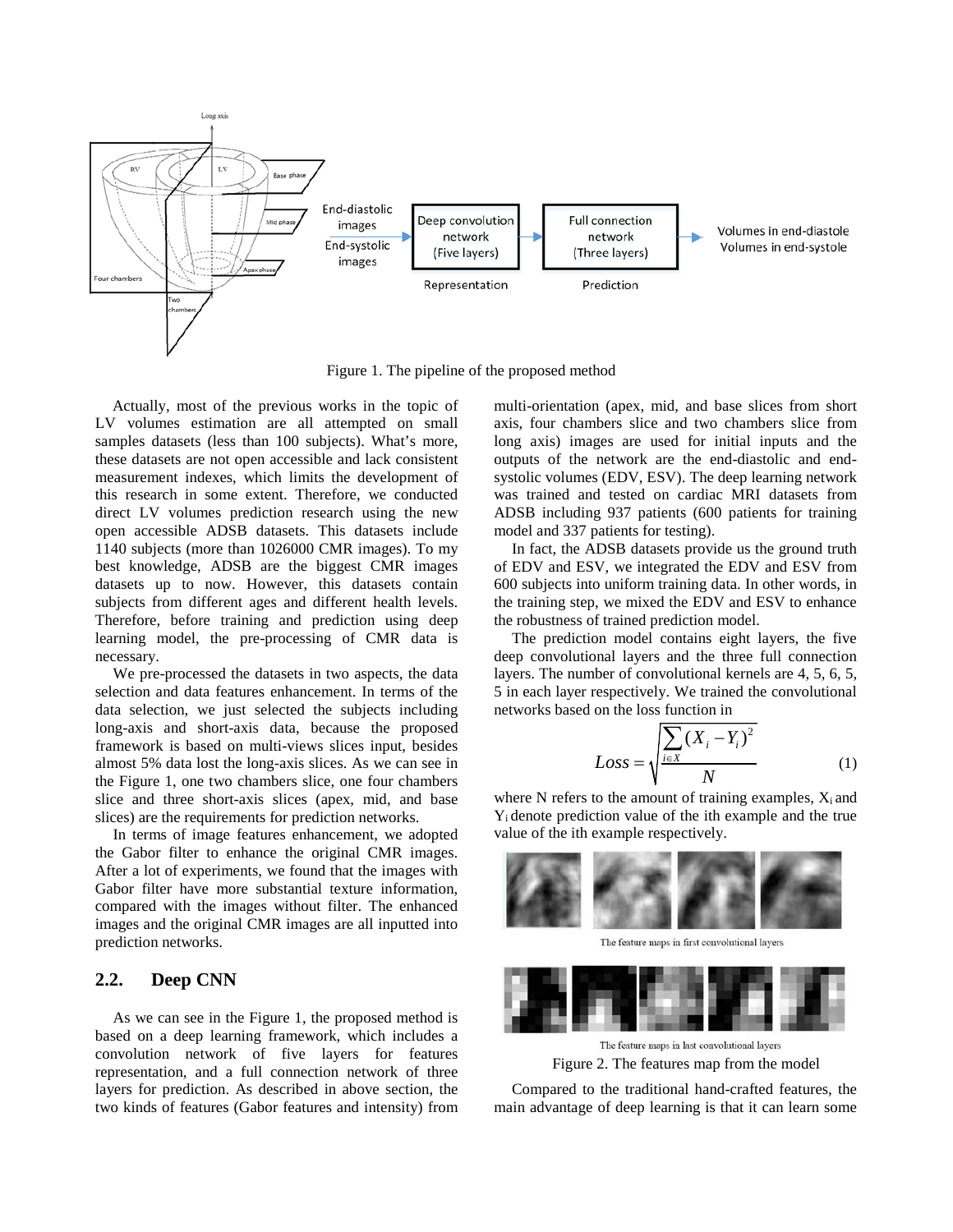representational features automatically. This advantage is especially obvious in large scale datasets. The Figure 2 shows the example of the 4 feature maps in the first convolutional layers and the 5 feature maps in the last convolutional layers.

The model can be trained using back propagation algorithm (BP) and optimized using stochastic gradient descent (SGD). In this paper, the training is conducted for 300 iterations. We selected the model at the minimum loss value of validation datasets (the 600 training data include 400 training subjects and 200 validation subjects) during the training process as the finial optimal prediction model. This data distribution method can enhance the generalization ability of the final prediction model to some extent.

### **3. Results and discussion**

#### **3.1. Metrics**

The proposed method was evaluated by the recognized criterion in this field, including the linear regression fit (y  $=$  ax + b, ideally a = 1 and b = 0), correlation coefficient (R) and mean errors (ME)  $\pm$  the standard deviation (SD) of absolute errors between the predicted values and the true values for EDV, ESV and ejection fraction (EF).

### **3.2. Environment of experiments**

We conducted the experiments in the workstation, whose configurations are 3.4GHz Core i7 CPU, 64GB RAM, Nvidia TiTan X (12GB memories). The codes are based on python language and Keras deep learning framework. The SGD learning ratio is 0.0001, the batch size is 64 in per iteration of training, the number of iteration is 300 for training a LV volumes prediction model, and we adopted the Gaussian weight initializations to set the initial networks.

### **3.3. Prediction accuracy**

The clinical indexes predicted by our method were compared with ground truth from ADSB. Note that the tested data in this paper are selected from validated data of ADSB, because some data loss exists in the original datasets. Finally, 337 subjects are chosen to test the prediction model. As shown in the Figure 3, the results are as following: EDV:  $y=0.91x+11.7$ , R=0.95, ME=5.1 $\pm$ 3.1ml; ESV: y=0.97x+9.5, R=0.92, ME=3.6 $\pm$ 2.7ml; EF:  $y=0.87x+0.2$ , R=0.9, ME=6.1  $\pm$  4.1 %. Compared to the ESV, the accuracy of prediction on EDV is lower. This situation is contrary to the segmentation problems, in which the EDV is more accurate than ESV. The reason may be the relatively bigger values range of EDV, which results in higher solution error. In the future,

the independent model for EDV prediction and ESV prediction should be explored for balance of the accuracy between EDV and ESV. Additionally, in some cases, EDV is lower than ESV in the same subject. To address this problem, some judgment principles should be added to the direct prediction model.



Figure 3. The correlation analysis of prediction results for EDV, ESV, and EF.

### **3.4. Efficiency**

We report the efficiency of the proposed method in terms of the number of CNN layers and model training.

In the term of CNN networks, the number of